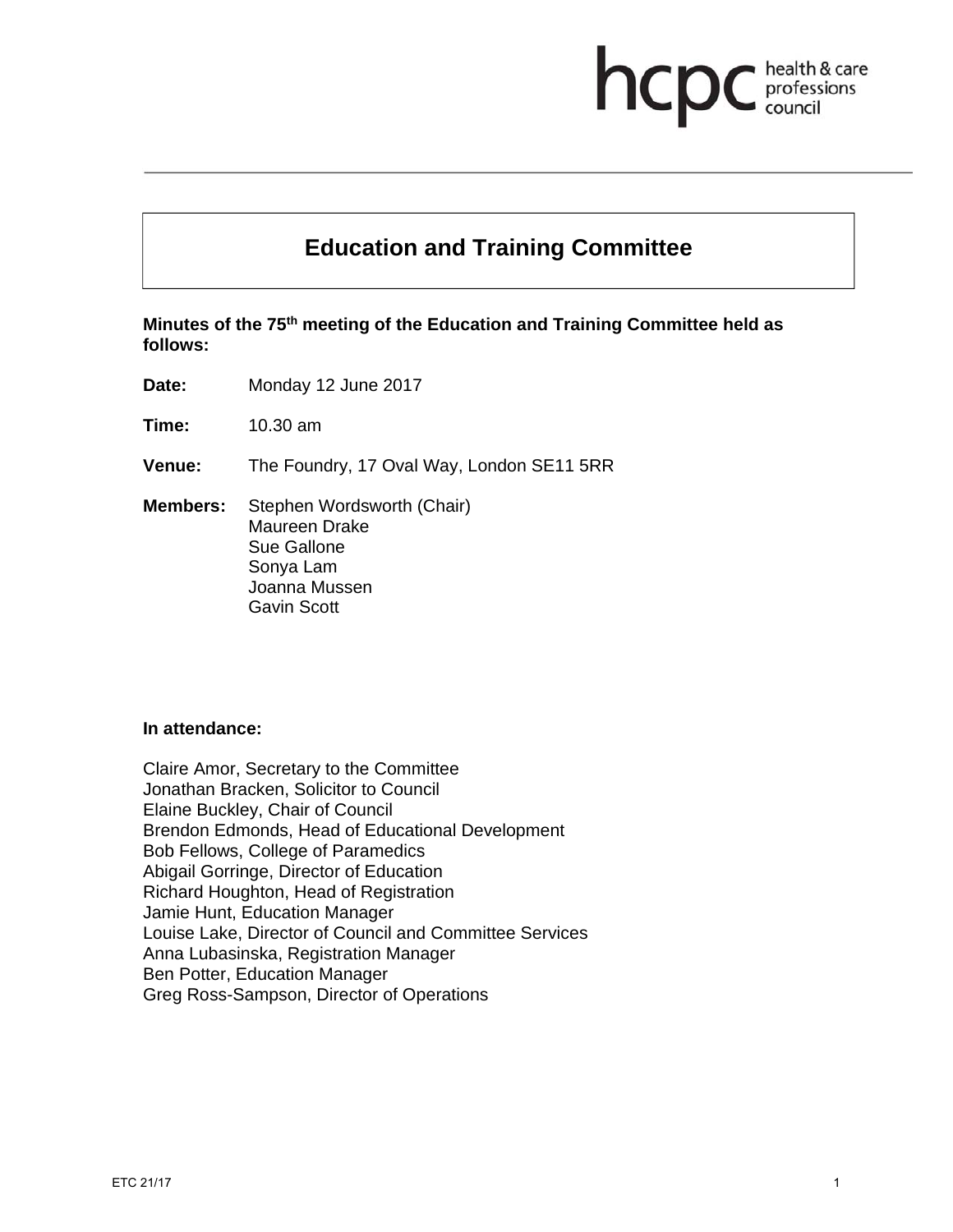# Public Agenda

## **Item 1 - Chair's welcome and introduction**

1.1 The Chair welcomed the Committee and Executive to the meeting.

## **Item 2 - Apologies for absence**

2.1 No apologies were received.

## **Item 3 - Approval of agenda**

3.1 The Committee approved the agenda.

## **Item 4 - Declaration of members' interests**

4.1 Members had no interests to declare in connection with the items on the agenda.

# **Item 5 – Minutes of the meeting of 4 May 2017 (ETC 12/17)**

- 5.1 The Committee considered the minutes of the last meeting of the Education and Training Committee.
- 5.2 The minutes were accepted as a correct record to be signed by the Chair.

# Items for discussion/approval

# **Item 6 – Threshold level of qualification for entry to the Register for paramedics (ETC 13/17)**

- 6.1 The Committee received a paper from the Executive.
- 6.2 The Committee noted that:
	- the threshold level of qualification for entry to the Register for paramedics is currently defined as being 'Equivalent to Certificate of Higher Education'. This is determined by the first of the standards of education and training (SET 1);
	- the majority of pre-registration paramedic education and training is now delivered above this level and recent years have seen increased degree provision;
	- the recent consultation on revised standards of education and training received numerous responses arguing that SET 1 for paramedics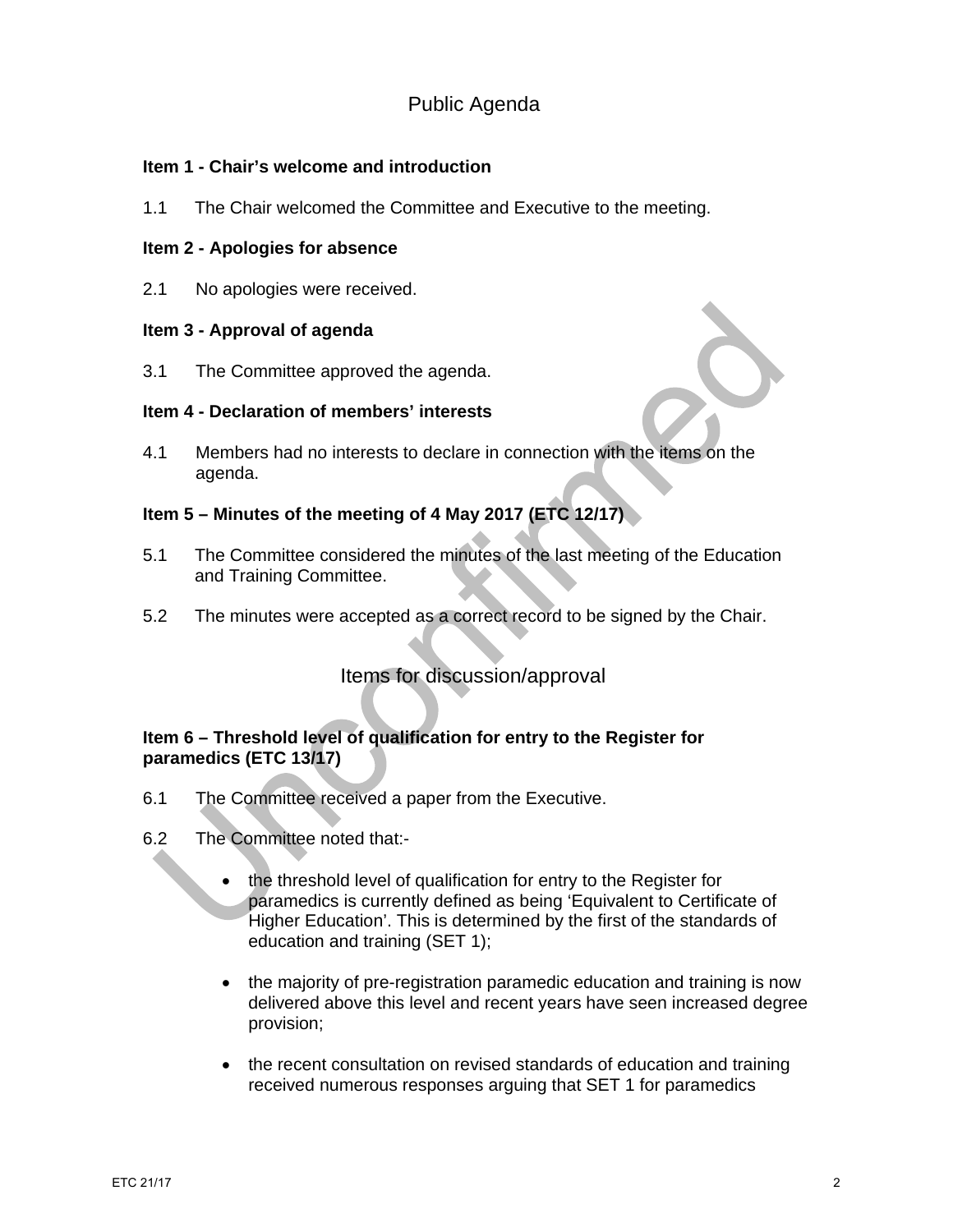should be changed. There appears to be a wide consensus that the existing threshold does not reflect contemporary requirements;

- the HCPC's consultation response was that a consultation is anticipated on proposals in this area in the autumn of 2017;
- SET 1 for paramedics has been considered by the Committee previously. In September 2014. The Committee agreed, in principle, that there was a 'persuasive case' for changing SET 1 for paramedics;
- there are differences in the profile of programmes across the four countries of the UK.. All countries are growing degree provision but intentions for an all degree at entry workforce are currently unclear; and
- to date, the HCPC has not changed the level described in SET 1 for any of the professions. it is important that the rationale for any agreed change is clear. The same rationale would need to be applied in the future for other professions.
- 6.3 The Committee discussed the consensus of views on the need for change. It was noted that those against change are very few and their concerns appear to stem from a misconception that existing paramedics will be disadvantaged. A change in SET 1 will not directly affect existing paramedics who may have followed historic training at different levels, or those part way through their preregistration programmes
- 6.4 The Committee considered that the current SET 1 level for paramedics is likely to seem out of date to members of the public and their expectations of paramedics. Additionally the standard needs to remain relevant to paramedics in practise. The current SET 1 does not reflect the accepted norm skills base for paramedics.
- 6.5 The Committee agreed that a clear rationale needed to be articulated if it was agreed that SET 1 for paramedics is to change. This rationale needs to be based on the HCPC's public protection remit and set out clearly in the consultation document.
- 6.6 The Committee agreed that the consultation needs to clearly set out the differences across the four countries of the UK.
- 6.7 The Committee agreed that the consultation should be on a defined set of questions rather than a more open consultation as this would make responding to the consultation more manageable. It was agreed that the consultation should also ask respondents about potential impact of change and the pace of change.
- 6.8 It was agreed that the consultation should set out clearly the Committee's view that no change to SET 1 is not a viable option – leaving diploma or degree level the only options. The Committee considered that if the Council agrees to change SET 1 it should indicate that it expects to amend SET 1 again in the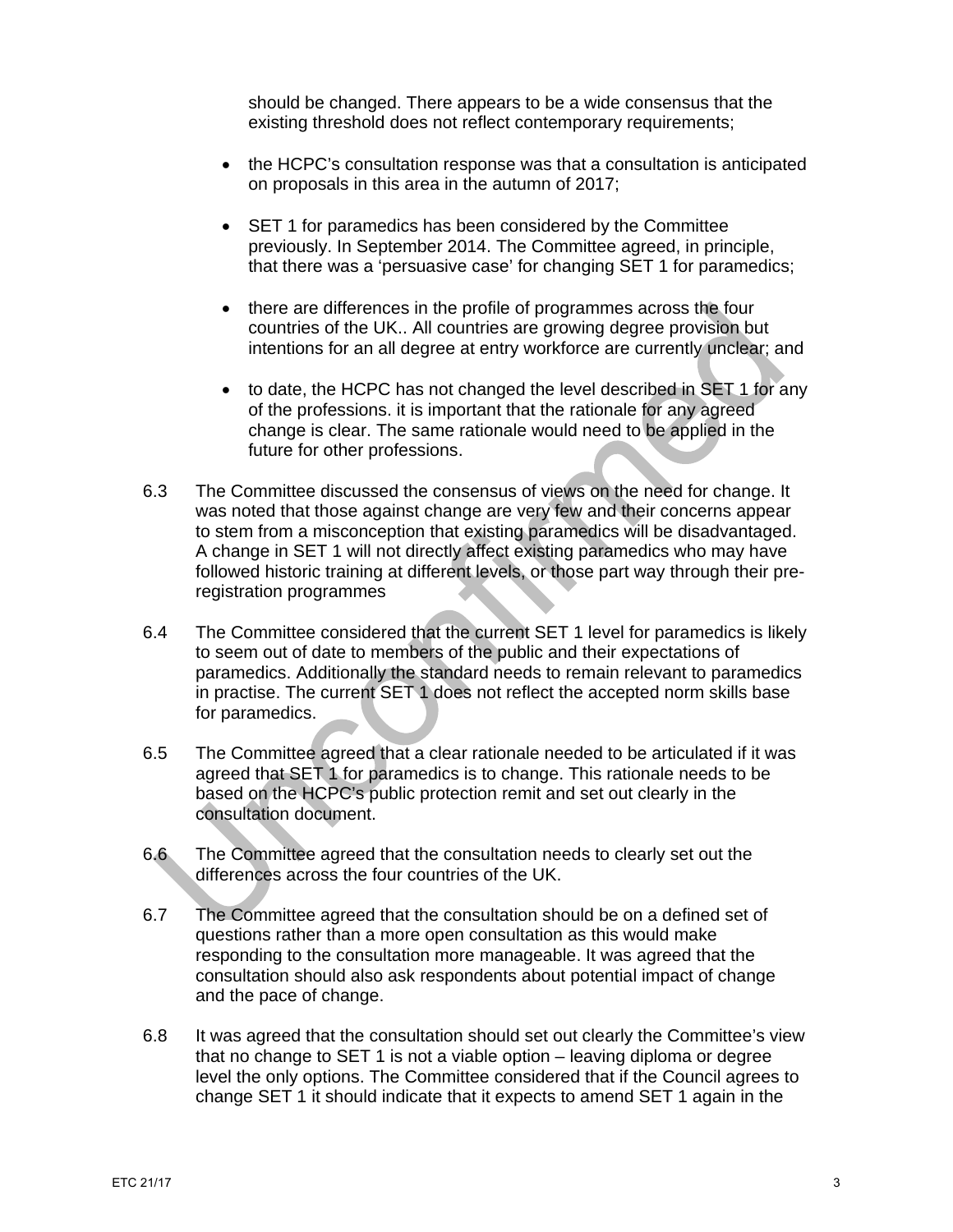future to give an indication about what the level might be should the profession continue to develop as expected.

- 6.9 The Committee discussed the proposed timeline for the consultation. It was noted that the proposed consultation period is extended due to it running over Christmas. The Committee requested that the Executive explore options to reduce the time taken from the start of the consultation to a final decision being made by the Committee and by the Council.
- 6.10 The Committee agreed that, in September 2017, it would consider a draft consultation document on proposals to change the threshold level for entry to the Register for paramedics as described in SET 1.

## **Item 7 – Education research - approach to education quality assurance (ETC 14/17)**

- 7.1 The Committee received a paper from the Executive.
- 7.2 The Committee noted that the purpose of the proposed research is to explore education stakeholders' views and experiences of the HCPC's approval and monitoring processes, with a focus on their effectiveness and opportunities for improvement. The Executive advised the Committee that the timetable given in the draft brief was too generous and that changes would be made before the brief was issued.
- 7.3 The research aims to gather views on potential improvements to the process, areas of particular burden to providers and how to use approvals data collaboratively.
- 7.4 The Committee discussed the intended use of the research when completed. It was noted that the research would be one activity to explore the HCPC's existing approach. Dependant on its findings, the final report would be a spring board for further research and activity to support any Education process changes.
- 7.5 The Committee considered that the tone of the research brief should be more strengths based, focusing on improvements that could be made rather than solely reducing burden.
- 7.6 The Committee considered that the research's focus on exploring the efficiency and effectiveness of the quality assurance process should be made clearer in the brief, including on the first page. The Committee also agreed that the key questions might also include gathering views on what we can learn from stakeholders' experiences of other approaches to regulatory quality assurance.
- 7.7 The Committee discussed the PSA's recommendations in 'Regulation Rethought'. It was noted that the report focused on duplication of function in approvals leading to burden and that this had been considered when producing the research brief.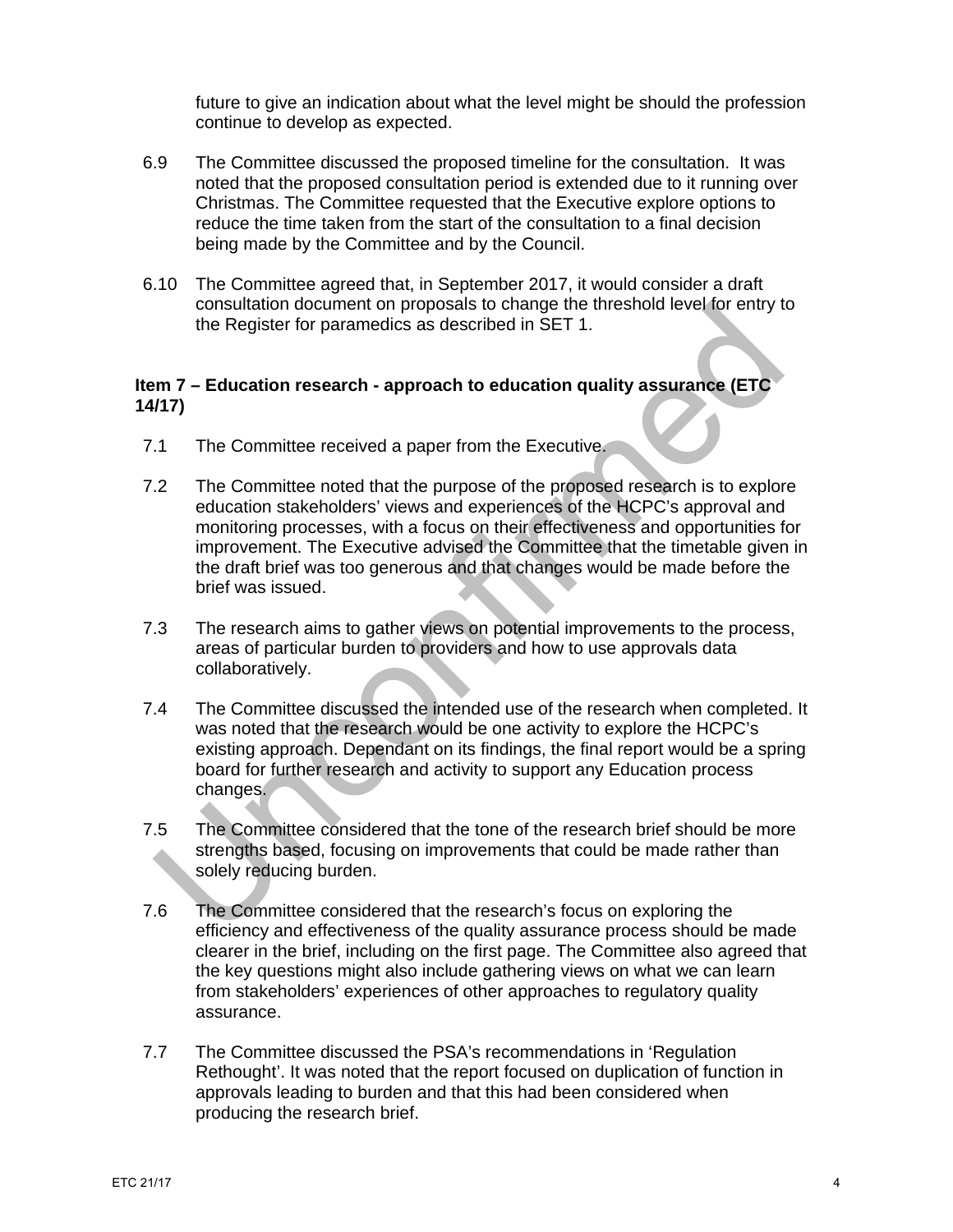7.8 The Committee approved the research brief (subject to the changes agreed at the meeting and minor editing amendments).

## **Item 8 – Confidentiality guidance consultation analysis (ETC 15/17)**

- 8.1 The Committee received a paper from the Executive.
- 8.2 The Committee noted that:-
	- $\bullet$  the HCPC first published 'Confidentiality guidance for registrants' in 2008;
	- guidance was produced to assist registrants in meeting the SCPE, which include requirements related to respecting the confidentiality of service users' information;
	- the revised SCPE were published on 26 January 2016, changes were made to the relevant sections referenced in the guidance;
	- a consultation was held between 3 October 2016 and 13 January 2017 on revised guidance on Confidentiality;
	- the revised guidance retains its focus on the core principles of confidentiality but, following consultation feedback, now also provides further detail on related areas such as capacity, best interests and the Data Protection Act; and
	- during the consultation period the HCPC held five workshops to seek the views of stakeholders on the standards. This feedback has been included in the analysis alongside the responses to the consultation.
- 8.3 The Committee discussed the response rate to the consultation. It was noted that this had been particularly low with 43 responses received. The Committee agreed that the low response rate should be referenced in the consultation response document.
- 8.4 The Committee considered that a shorter summary of the guidance should be included in an executive summary to convey the key messages to readers.
- 8.5 The Committee noted that a communications strategy to support the publication of the revised guidance is currently being produced.
- 8.6 The Committee agreed that the section 'Best interest/needs of the individual' on page 26 of the guidance requires revision around the four country difference.
- 8.7 The Committee agreed to recommend the revised guidance and the text of the consultation analysis document to Council, subject to the changes outlined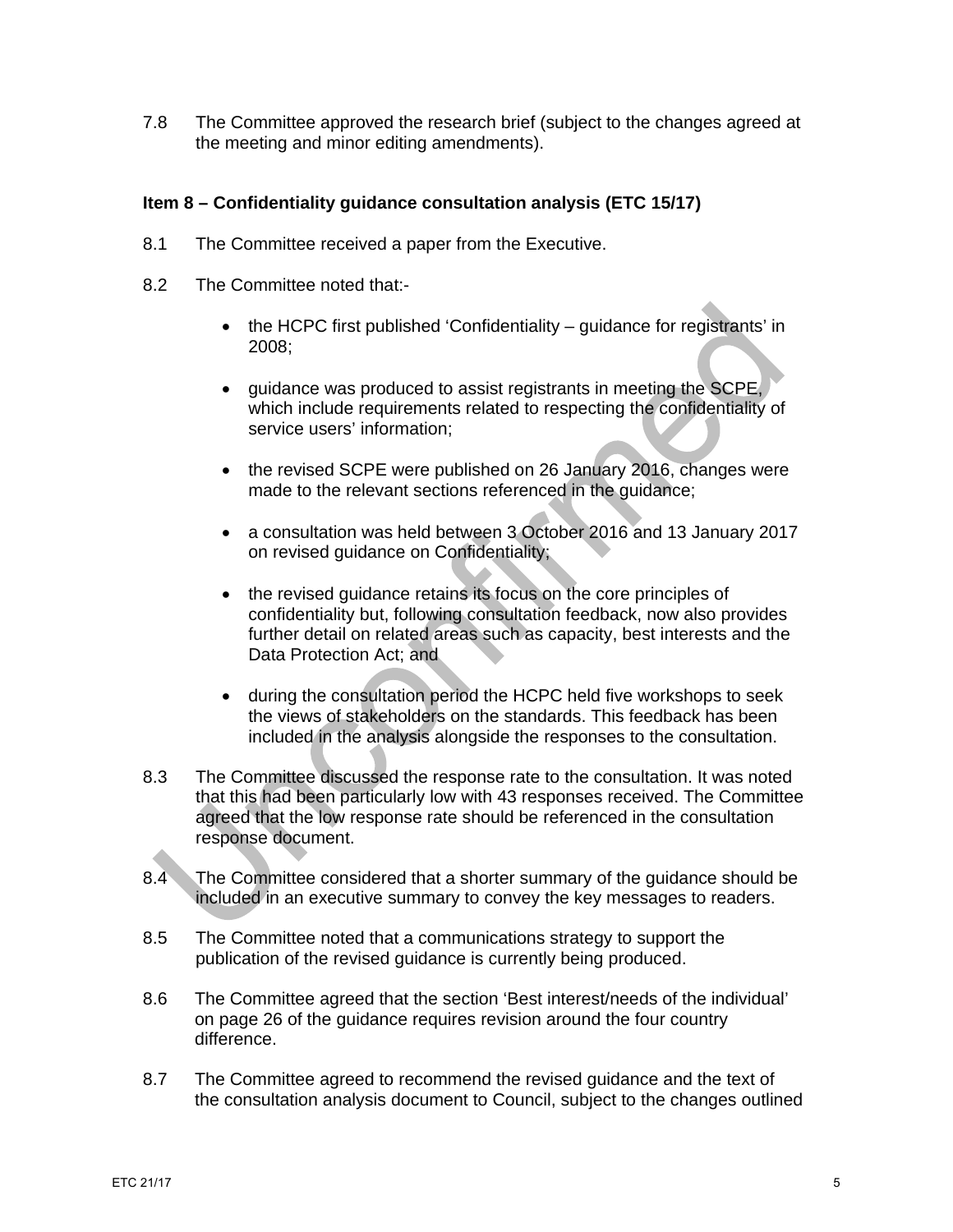in discussion, minor editing amendments and formal legal scrutiny.

# **Item 9 – International professional equivalence (ETC 16/17)**

- 9.1 The Committee received a paper from the Executive.
- 9.2 The Committee noted that:
	- at its meeting on 26 November 2016, the Committee agreed to begin development of an international professional equivalence model;
	- the comparability model has been developed following work with professional reviewers. A list of comparable physiotherapy qualifications from Australia, New Zealand and Ireland has been produced;
	- the reviewers did not consider that there was sufficient evidence to support the inclusion of Greek physiotherapy qualifications in the List at this stage. This may change over time, as more Greek applications are assessed; and
	- the Executive will continue to review trends in applications received with regard to profession and country of qualification to establish where equivalence would be of most benefit.
- 9.3 In response to a question it was noted that the HCPC's legislation allows for the maintenance of a list of comparable qualifications but does not enable the HCPC to accept another regulators register as being equivalent. The Committee considered that this limitation should be included in the Council's discussion of Section 60 priorities.
- 9.4 The Committee discussed how the HCPC can gain assurance on the ongoing suitability of the programmes on the list. It was noted that The Executive will establish and maintain working relationships with regulators and other bodies responsible for approving professional qualifications overseas, in order to ensure access to current information and the HCPC reserves the right to spotcheck qualifications at any point. Additionally, if no applications from a programme are received for a period of 5 years, the programme will be removed from the list.
- 9.5 The Committee:-
	- agreed that the new comparability model should be used going forward;
	- approved the list of comparable qualifications as presented in appendix four; and
	- instructed the Executive to develop the List further, in line with proposed comparability model.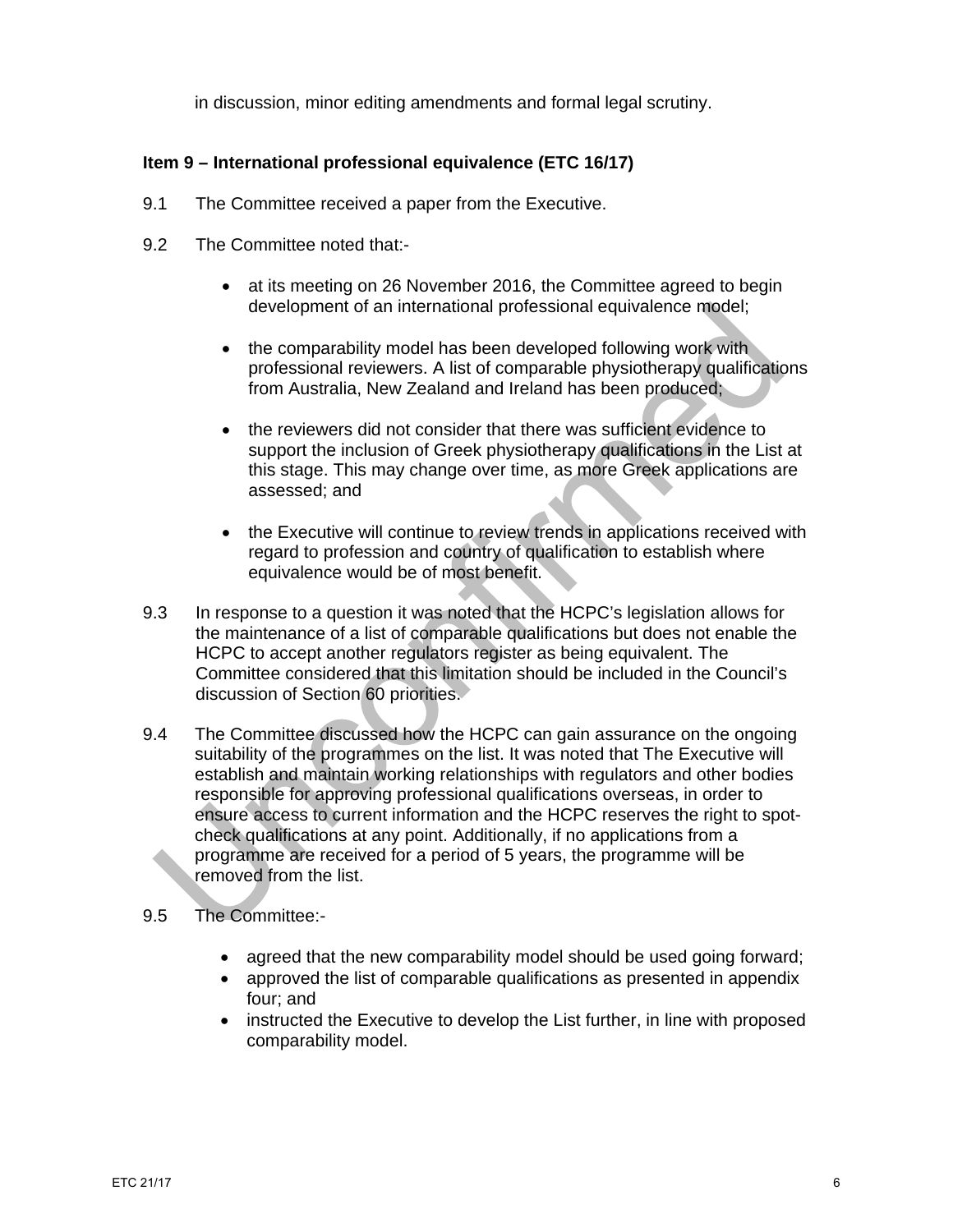# **Item 10 – Education Annual Report 2016 (ETC 17/17)**

- 10.1 The Committee received a paper from the Executive.
- 10.2 The Committee noted that:-
	- the Education annual report 2016 is shorter than in previous years and it focuses on key areas of interest and how these relate to broad themes. The aim of this is to make its key messages more accessible.
	- a full data set to accompany the report will be published online; and
	- a communications plan is being developed to support the Report publication, which is planned for July 2017.
- 10.3 The Committee discussed the audience of the Education annual report. It was noted that this is mainly education providers and other education stakeholders.
- 10.4 The Committee welcomed the new approach to the annual report and the focus on themes and drivers for work. The Committee agreed the following amendments to the report:
	- some of the detail on operational workloads, which is less interesting to an external audience, should be reviewed to see if further reductions can be made;
	- the Executive summary should be reviewed to see where more information around key themes can be included;
	- graph 1 on page 8 of the report be reviewed to possibly strengthen the explanation for how a programme can undergo more than one monitoring event in a year;
	- chapter 5 of the report, looking forward, should consider referring to apprenticeships; and
	- CPD standards should be referenced where standards are referenced.

## **Item 11 – Review of the Education and Training Committee (ETC 18/17)**

- 11.1 The Committee received a paper from the Executive.
- 11.2 The Committee noted that, as part of a wider governance review the HCPC Committees have been asked by the Council to review their remit and composition.
- 11.3 The Executive, Chair of the Committee and Solicitor to Council have reflected on the feedback received at the February 2017 governance workshop where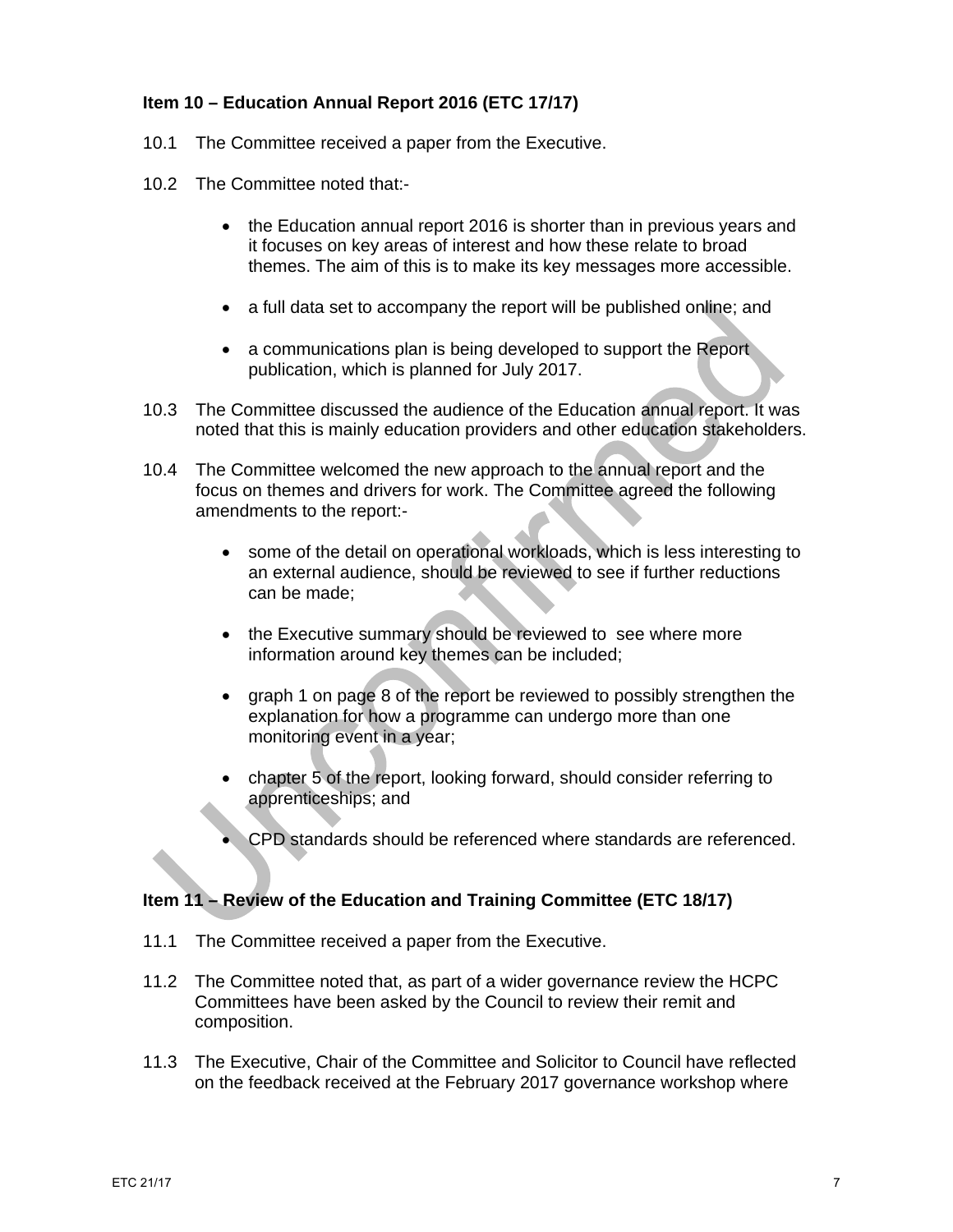the role of the Committee was explored. Revised terms of reference and composition have been developed for discussion and approval.

11.4 The Committee noted the paper and proposals put forward. The Committee agreed to hold a workshop to explore the Committee's remit and composition in July 2017.

#### **Item 12 – Any other business**

- 12.1 The Committee noted that Ben Potter, Education Manager, would be leaving the HCPC after 7 years of service. The Committee thanked Ben for his contribution to the Committee's work and wished him well in his new role.
- 12.1 There was no further public business.

#### **Item 13 – Date and time of next meeting**

13.1 Thursday 7 September 2017, 10.30am at Park House, SE11 4BU

#### **Resolution**

The Council adopted the following:

'The Council hereby resolves that the remainder of the meeting shall be held in private, because the matters being discussed relate to the following;

- (a) information relating to a registrant, former registrant or application for registration;
- (b) information relating to an employee or office holder, former employee or applicant for any post or office;
- (c) the terms of, or expenditure under, a tender or contract for the purchase or supply of goods or services or the acquisition or disposal of property;
- (d) negotiations or consultation concerning labour relations between the Council and its employees;
- (e) any issue relating to legal proceedings which are being contemplated or instituted by or against the Council;
- (f) action being taken to prevent or detect crime to prosecute offenders;
- (g) the source of information given to the Council in confidence; or
- (h) any other matter which, in the opinion of the Chair, is confidential or the public disclosure of which would prejudice the effective discharge of the Council's functions.'

| <b>Item</b> | <b>Reason for Exclusion</b> |
|-------------|-----------------------------|
| 14          |                             |
| 15          |                             |

#### **Summary of matters discussed in private session**